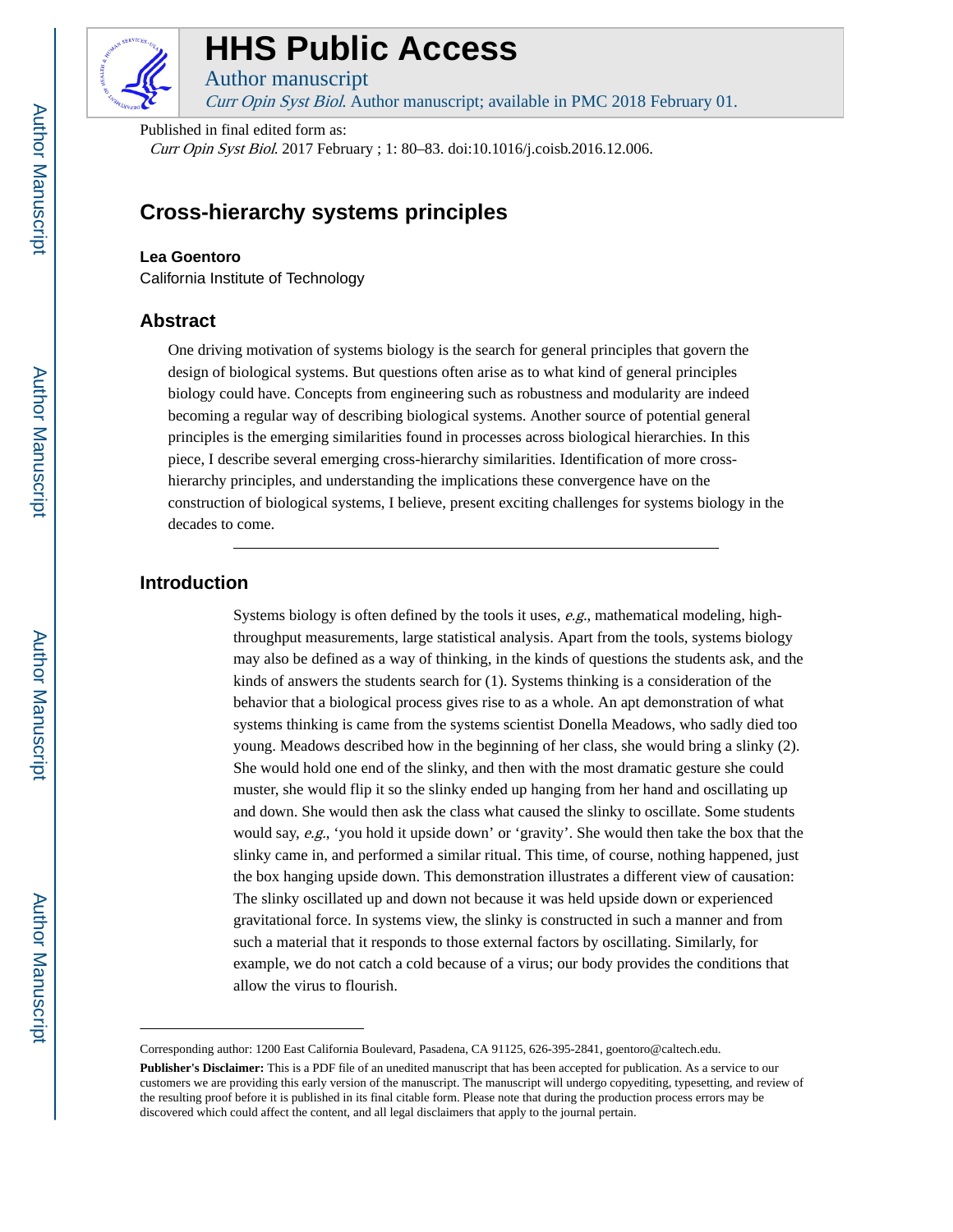A system is, in Meadows' words, "an interconnected set of elements that is coherently organized in a way that achieves something" (3). A system may be a circuit of two proteins, a metabolic pathway with tens of proteins, a cell with hundreds of pathways, a tissue with millions of cells, an organism with multiple organs. Systems consideration transcends biological hierarchies, but what of the principles? Natural selection acts on the macro-scale organism, and an organism functions through coordination of numerous processes at multiple lower hierarchies, from the organ-, tissue-, cell- to eventually molecular levels. It is far from clear that processes across hierarchies should evolve similar governing principles, for instance that the workings of the organism would converge with the workings of the molecular processes within. In spite of which, strikingly, recent studies and discussions are beginning to uncover similar strategies across hierarchies. Here, I present some examples of cross-hierarchy systems principles. Beyond analogies, these similarities may indicate convergence of evolutionary pressures these processes across hierarchies face, and may reveal new insights about the construction of biological systems.

#### **Exploratory behavior: from ant foraging to microtubule**

Ants set out from their nest in random directions to explore for food. They lay pheromones along the way to help them return home. In many ant societies, discovery of food is followed by recruitment of other ants to the food location, largely by chemical signaling. The ants that encounter the food lay more pheromones on the way back and reinforce the trail. More ants are then biased to follow the trail to the food source, and subsequently lay more pheromones on their way. In this way, the successful trail becomes increasingly reinforced. But strangely, no matter how strong the trail is, there are always some ants that get lost. These ants may end up finding another source of food nearby, and perhaps even better ones. Without the lost ants, the search process ends with the first food source found. The built-in error ensures that the forage process remains flexible, and the ants to keep exploring for possible better food sources (4,5).

Within organisms, the cell regulates its shape using a conceptually analogous strategy. Microtubules are a component of the cell's cytoskeleton. In a typical cell, hundreds of microtubule polymers radiate out from an organizing center to the cell membrane. And yet these structural pillars, far from static, are highly dynamic: microtubule polymers continually grow and disintegrate, with a half life of  $\sim$  5 minutes (6,7). At any given time, some microtubules shrink, and new ones grow in random direction – maintaining, overall, a constant distribution of number and spatial arrangement. Notably, keeping the dynamic assembly and disassembly requires energy. This process, named microtubule dynamic instability, allows the microtubule array to readily repolarize in response to signal. When a signal arrives on one side of the cell, stabilizing agents are activated at that local site. Microtubules that reach those stabilizing agents by chance are stabilized. The dynamic instability allows the microtubule array to remain flexible, and the cells to modulate shape rapidly (5).

The principle of exploratory behavior was proposed by Kirschner and Gerhart (5). In ant foraging and microtubule regulation, they propose that exploratory behavior mediates versatile uses: the built-in instability allows microtubule to function in diverse cell types, the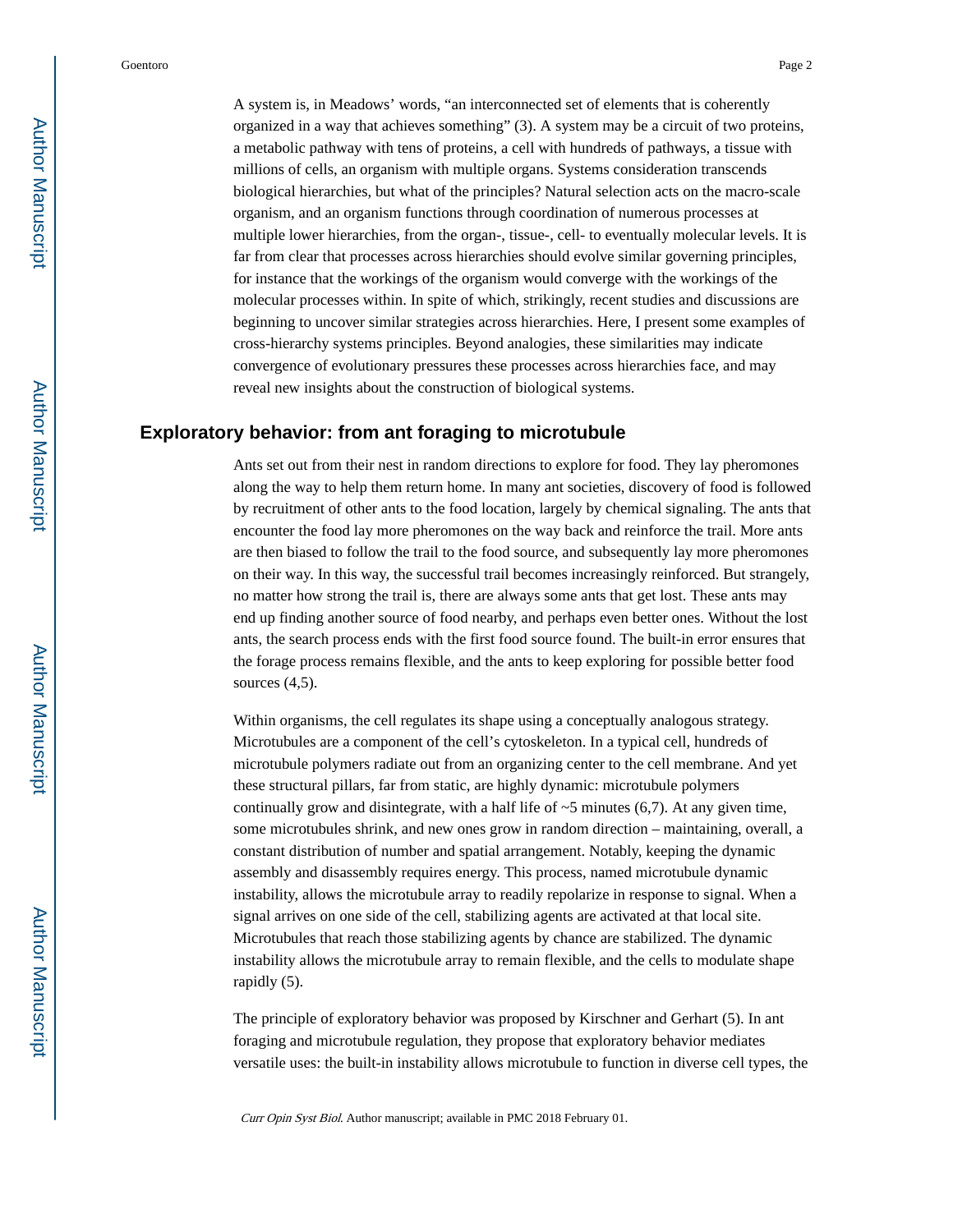built-in error allows ants to forage for food in different environments. Beyond the two examples highlighted here, exploratory behavior may also describe other processes, such as bacterial chemotaxis (8), patterning of neuronal connections (5), and noise in gene transcription, which increasingly proves to have functional roles in cellular activities (9).

#### **It is all relative: from sensory systems to cell signaling**

A distinguishing feature of our sensory systems is their broad dynamic range. For instance, we distinguish over twelve orders of magnitude of sounds, one million colours, and one trillion unique odors. Thought to contribute to this impressive dynamic range is the ability of our sensory systems to adjust detection to background stimulus. This is in essence captured by Weber's Law (10),

 $\Delta S/S_{background} = constant$ 

from one of the earliest studies to measure sensory discrimination. Weber's Law is approximately true for many sensory modalities, including weight perception, vision, hearing, as well as in our cognitive perception of time and number. Weber's Law underscores that we do not perceive stimuli in their absolute terms, but in relative terms.

Sensing signal in a relative manner may not only apply to the sensory systems at whole organismal level, but also to the way individual cells signal. In multicellular animals, signaling between cells is important to coordinate growth, development, and homeostasis. Cells signal to one another using a set of highly conserved signaling pathways. In a typical signaling pathway, an external ligand  $(e.g.,$  growth factor) binds to a surface receptor and activates a cascade of reactions inside the cells, which leads to activation of a transcription factor and subsequently transcription of specific genes. Studies have now shown in multiple contexts that gene transcription, rather than responding to the absolute level of the transcription factor, responds to the fold change in the magnitude relative to the background level (11–14). It was proposed that fold-change detection allows the cells to respond to signals accurately despite fluctuations over time, and allows the signaling pathways to be used across tissues where biochemical parameters might vary (13,15).

Therefore, from whole organisms to single cells within, sensing relative rather than absolute signal may allow the system to function across different environments. Weber's Law may be an ancient strategy: it has been proposed, by Adler and colleagues, in chemotaxis in bacteria (16) and, by Delbruck and colleagues, in phototaxis in fungi (17). Moreover, it has been proposed that allosteric proteins can act as logarithmic sensors (18–20), suggesting that broader cellular processes such as metabolism, oxygen transport, and protein degradation may sense substrate concentration on relative terms (18).

#### **Bow-tie architecture: from immune system to metabolism**

A bow-tie architecture is one where many inputs fan in to a few intermediates that then fan out to many outputs. Bow-tie architecture describes many molecular processes (21–23). For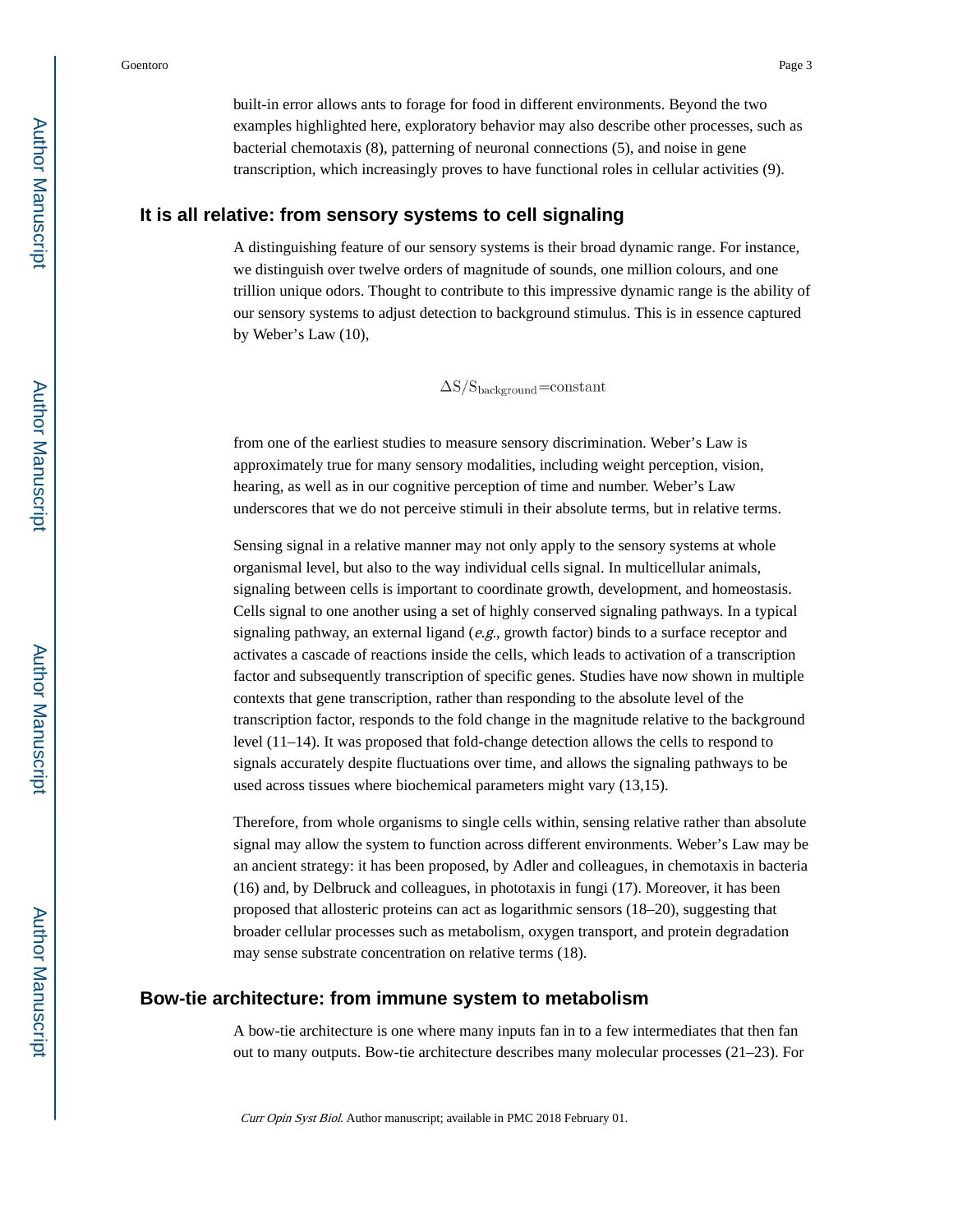Goentoro Page 4

instance, in metabolic networks, a vast array of nutrients are broken down to a dozen of universal precursors that are then used to build all biomass (e.g., nucleic acids, proteins, carbohydrates). In signaling, hundreds of signals are transmitted through a dozen of signaling pathways that lead to regulation of thousands of genes. In transcription, numerous genes are processed through a few universal polymerase modules and translational apparatus to produce numerous proteins.

At the cell and tissue level, bow-tie architecture also describes aspects of the immune system, e.g., signals from various pathogens that are transmitted to the naïve CD4+ T-cells to stimulate differentiation and release of various cytokines that direct immune response (24). In the human visual system, neural images from over a hundred million of retinal photoreceptors are transmitted to the brain by only about a million axons of the ganglion cells, from which rich conscious visual experience is eventually derived (25). Finally, in the primate cerebral cortex, interactions among cortical areas, which mediate sensory, motor, and cognitive functions, have been proposed to exhibit bow-tie architecture (26).

Performing a mathematical stimulation study, Friedlander and colleagues (27) found that a bow-tie architecture evolves spontaneously when information in the evolutionary goal can be compressed, or mathematically when the rank of the input-output matrix is deficient. It is interesting that many manmade systems have also evolved bow-tie architecture,  $e.g.,$  the standard 60Hz AC in power grid, the universal TCP/IP in the internet, and the use of common currency in modern economies. It was proposed that bow-tie architecture facilitates robustness of the knot process by facilitating tight regulation and control over perturbations on many time- and spatial scales (21–23). The bow-tie architecture can also facilitate adaptation to widely fluctuating environment while still maintaining manageable genome and proteome size (22).

# **Beyond analogy**

Beyond examples discussed here, few more potential cross-hierarchy similarities have been proposed, e.g., weak linkage (28), near decomposability (29), Pareto's optimality (30). Identifying cross-hierarchy similarity is useful because it allows us to transfer conceptual tools and hypotheses from one field of study to another. The consideration of cross-hierarchy similarity is also useful in identifying a potential organizing principle in one process from a known prominent feature of an analogous process. Finally, the consideration of crosshierarchy similarity is useful in unifying seemingly different biological processes, toward identifying general design principles in biological systems.

Further, the presence of similar principles governing processes across hierarchical level raises an interesting question: Might processes across hierarchies experience similar selectional pressures? In one argument, perhaps it is all frozen historical inheritance. The molecular processes were already present in our unicellular ancestor, where selection would have shaped them more directly. As multicellularity evolved, similar strategies evolved at the organismal level. On the opposite argument, perhaps organismal and molecular level processes continue evolving together. The convergence of solutions across hierarchy would then suggest that selection at the organismal-level can be felt at processes multiple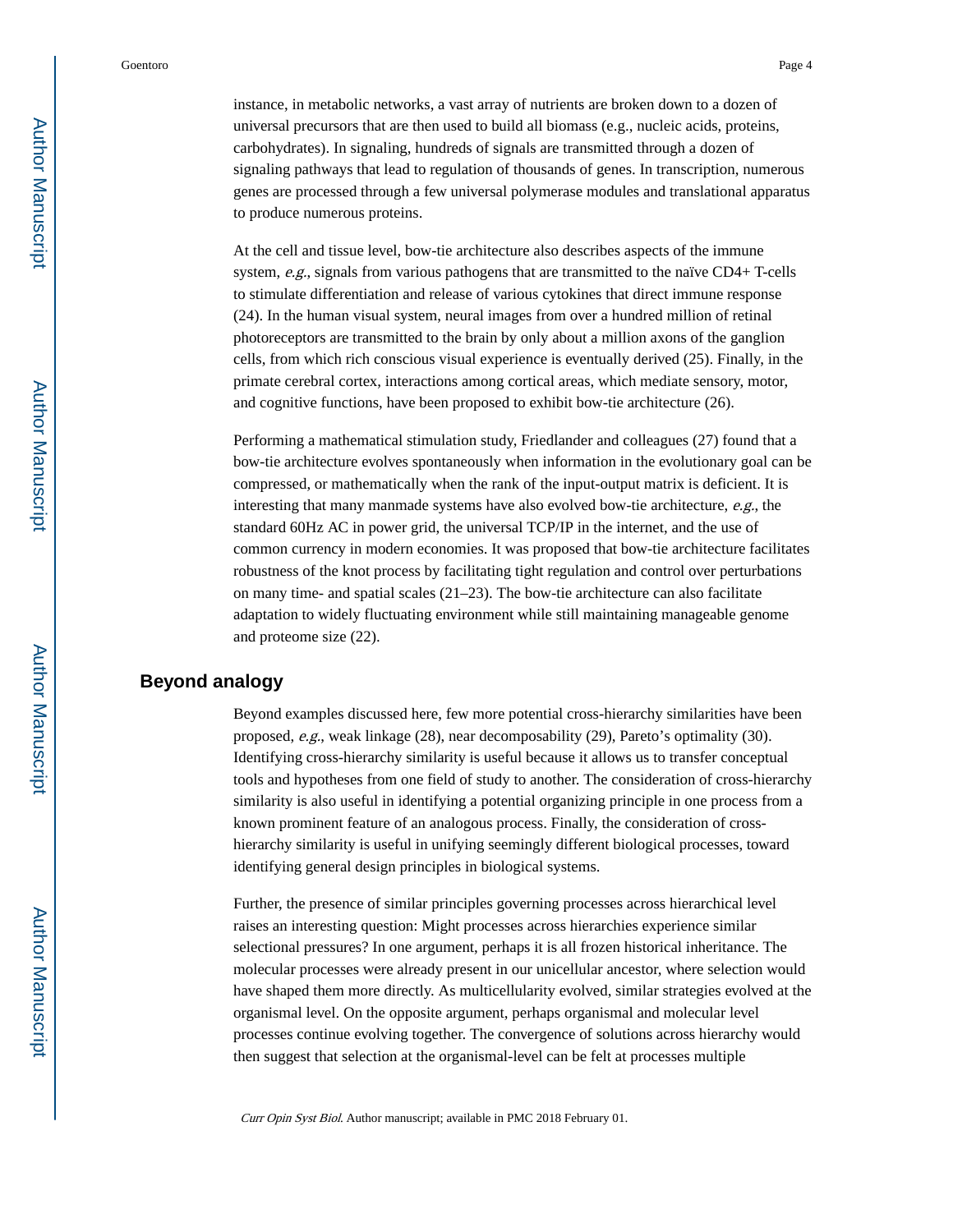hierarchies below. This raises question of how the parts are connected together to form the whole. On one hand, if there is extensive compensation between the parts, then changes in parts might be "invisible" on the whole. On the other hand, if changes in parts are faithfully transmitted to the whole, then selection on the whole can be felt down the hierarchical ladder – but such a design would not presumably be very robust. An important fact to remember here is that the hierarchical nature of biological systems is itself an evolved property (29,31). The questions that cross-hierarchy similarity raises then essentially boil down to the evolved structure of interactions between parts and the nature of inter-part and inter-hierarchy compensations that regulates transmission of selection across hierarchies. Exciting challenges – theoretically and experimentally – for students of systems biology.

#### **Acknowledgments**

The author thanks John Doyle for discussions on Donella Meadows and systems thinking, Marc Kirschner for discussions over the years on conserved core processes, Uri Alon on discussions on part-whole hierarchy, Michael Elowitz for discussions on general biological designs, and students of Bi192 at Caltech who helped shape the ideas presented here with their questions and curiosities. The author is grateful for the support from the NIH New Innovator Award (DP2OD008471), NSF Career Award (NSF.1453863), and the James S. McDonnell Foundation for Complex Systems Science (220020365).

#### **References**

- 1. Keller, EF. Making sense of life: Explaining Biological development with models, metaphors, and machines. Cambridge, MA: Harvard University Press; 2002. p. i-5.
- 2. Meadows, DH. Thinking in Systems: A Primer. Wright, D., editor. White River Junction, VT: Chelsea Green Publishing; 2008. p. 1
- 3. Ibid., p. 11
- 4. Detrain C, Deneubourg JL. Collective Decision-Making and Foraging Patterns in Ants and Honeybees. Advances in Insect Physiology. 2008; 35:151–154.
- 5. Kirschner, MW., Gerhart, JC. Plausibility of Life: Resolving Darwin's Dilemma. New Haven, CT: Yale University Press; 2005. p. 143-176.
- 6. Mitchison T, Kirschner MW. Dynamic instability of microtubule growth. Nature. 1984; 312:237–42. [PubMed: 6504138]
- 7. Cassimeris L, Pryer NK, Salmon ED. Real-time observations of microtubule dynamic instability in living cells. Journal of Cell Biology. 1988; 107:2223–31. [PubMed: 3198684]
- 8. Berg HC. Bacterial Chemotaxis. Annual Review in Biophysics and Bioengineering. 1975; 4:119–36.
- 9. Eldar A, Elowitz MB. Functional roles for noise in genetic circuits. Nature. 2010; 467:167–73. [PubMed: 20829787]
- 10. Kandel, EH., Schwartz, J., Jessell, T. Principles of Neural Science. 4. New York, NY: McGraw-Hill Companies Inc; 2000. p. 451
- 11. Goentoro L, Kirschner MW. Evidence that fold-change, and not absolute level, of β-catenin dictates Wnt signaling. Molecular Cell. 2009; 36(5):872–84. [PubMed: 20005849]
- 12. Cohen-Saidon C, Cohen AA, Sigal A, Alon U. Dynamics and variability of ERK2 response to EGF in individual living cells. Molecular Cell. 2009; 36(5):885–93. [PubMed: 20005850]
- 13. Robin EC, Walker SR, Savery K, Frank DA, Gaudet S. Fold change of nuclear NF-κB determines TNF-induced transcription in single cells. Molecular Cell. 2014; 53(6):867–9. [PubMed: 24530305]
- 14. Thurley K, Tovey SC, Moenke G, Prince V, Meena A, Thomas AP, Skupin A, Taylor CW, Fackle M. Reliable encoding of stimulus intensities within random sequences of intracellular Ca2+ spikes. Sciece Signal. 2014; 7(331):ra59.
- 15. Goentoro L, Shoval O, Kirschner MW, Alon U. The incoherent feedforward loop can provide foldchange detection in gene regulation. Molecular Cell. 2009; 36(5):894–9. [PubMed: 20005851]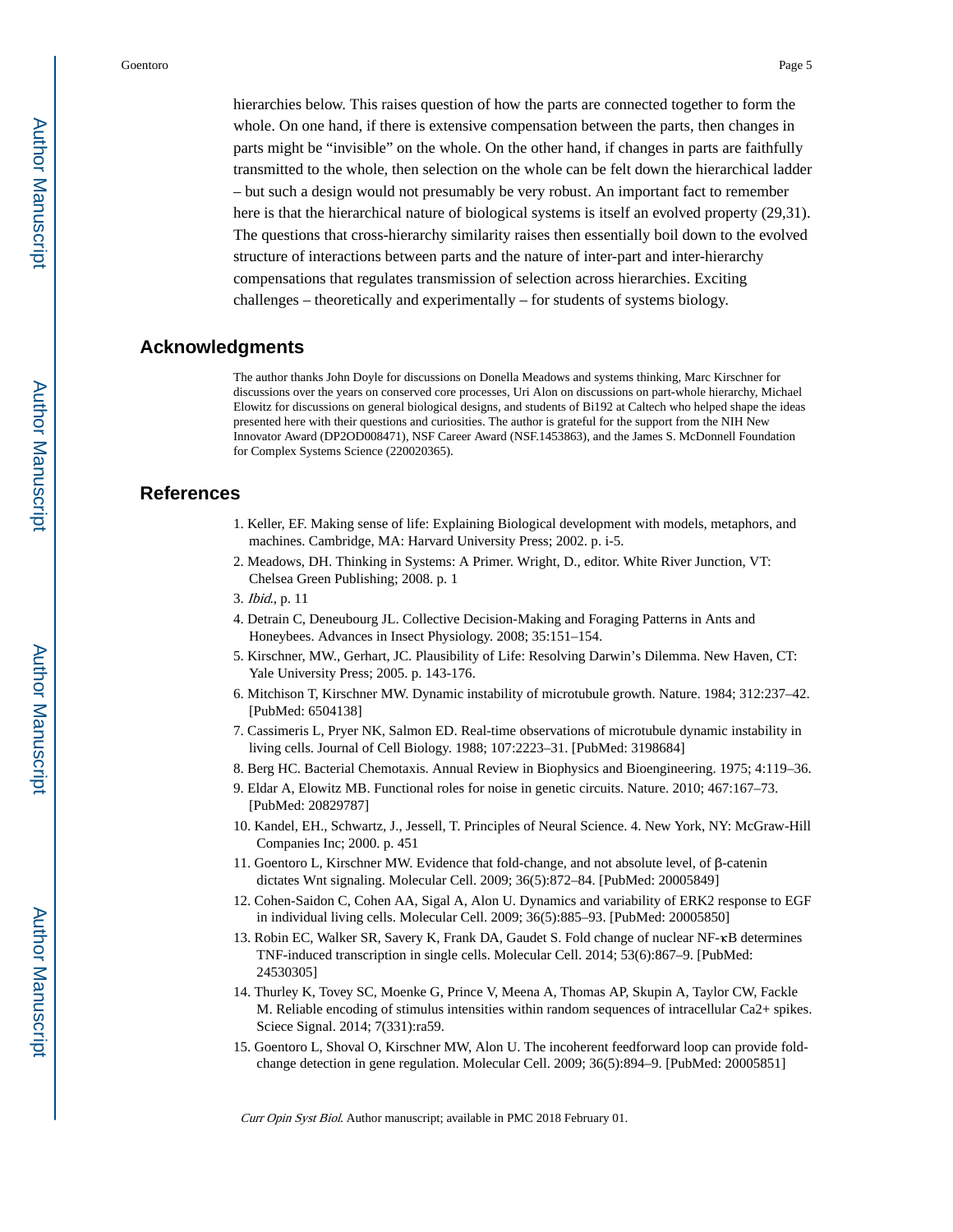Goentoro Page 6

- 16. Mesibov R, Ordal GW, Adler J. The range of attractant concentrations for bacterial chemotaxis and the threshold and size of response over this range. Weber law and related phenomena. Journal of General Physiology. 1973; 62(2):203–223. [PubMed: 4578974]
- 17. Delbrück, M., Reichardt, W., Rudnick, D. Cellular Mechanisms in Differentiation and Growth. Princeton, NJ: Princeton University Press; 1956. System Analysis for the Light Growth Reactions of Phycomyces; p. 3-44.
- 18. Olsman N, Goentoro L. Allosteric proteins as logarithmic sensors. Proceedings of the National Academic of Sciences. 2016; 113(30):E4423–30.
- 19. Tu Y, Shimizu TS, Berg HC. Modeling the chemotactic response of Escherichia coli to timevarying stimuli. Proceedings of the National Academic of Sciences. 2008; 105(39):14855–14860.
- 20. Lazova MD, Ahmed T, Bellomo D, Stocker R, Shimizu TS. Response rescaling in bacterial chemotaxis. Proceedings of the National Academic of Sciences. 2011; 108(33):13870–13875.
- 21. Ma HW, Zeng AP. The connectivity structure, giant strong component and centrality of metabolic networks. Bioinformatics. 2003; 19:1423–30. [PubMed: 12874056]
- 22. Csete M, Doyle J. Bow ties, metabolism and disease. Trends in Biotechnology. 2004; 22:446–50. [PubMed: 15331224]
- 23. Kitano H. Biological robustness. Nature Reviews of Genetics. 2004; 5:826–37.
- 24. Kitano H, Oda K. Robustness trade-offs and host-microbial symbiosis in the immune system. Molecular Systems Biology. 2006; 2(1):20060022.
- 25. Kandel EH, et al. op cit. :577–637.
- 26. Markov NT, Ercsey-Ravasz M, Van Essen DC, Knoblauch K, Toroczkai Z, Kennedy H. Cortical high-density architectures. Science. 2013; 342(6158):1238406. [PubMed: 24179228]
- 27. Friedlander T, Mayo AE, Tlusty T, Alon A. Evolution of bow-tie architectures in biology. PLoS Computational Biology. 2015; 11(3):e1004055. [PubMed: 25798588]
- 28. Kirschner MW, Gerhart JC. op cit. :109–42.
- 29. Simon, HA. The Sciences of the Artificial. 3. Cambridge, MA: Cambridge University Press; 1999. The Architecture of Complexity; p. 183-216.
- 30. Shoval O, Sheftel H, Shinar G, Hart Y, Ramote O, Mayo A, Dekel E, Kavanagh K, Alon U. Evolutionary trade-offs, Pareto optimality, and the geometry of phenotype space. Science. 2012; 336(6085):1157–60. [PubMed: 22539553]
- 31. Okasha, S. Evolution and the Levels of Selection. Oxford, UK: Oxford University Press; p. 10p. 16